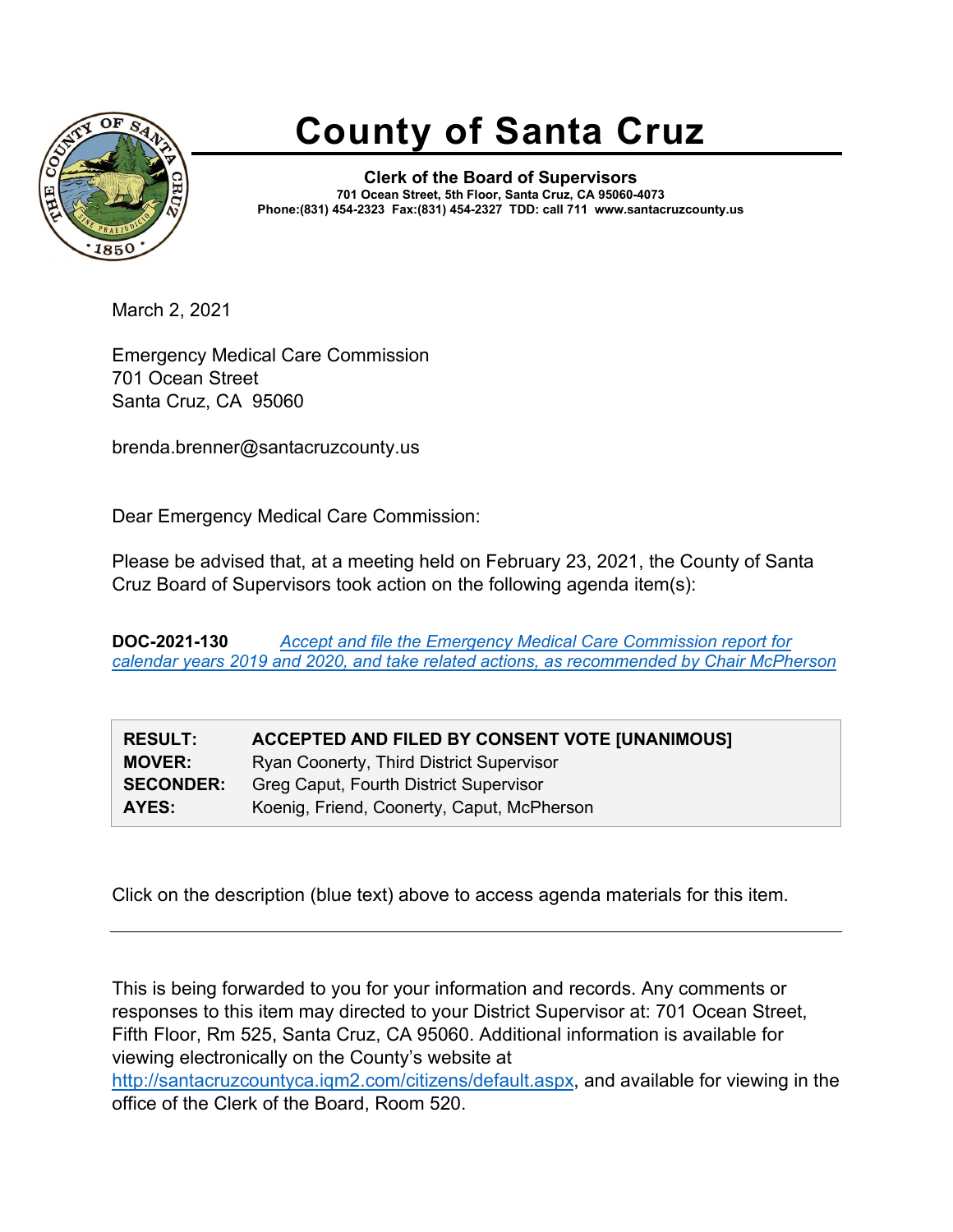Respectfully,

Stephanie Cabrera Chief Deputy

cc: Emergency Medical Care Commission, Board of Supervisors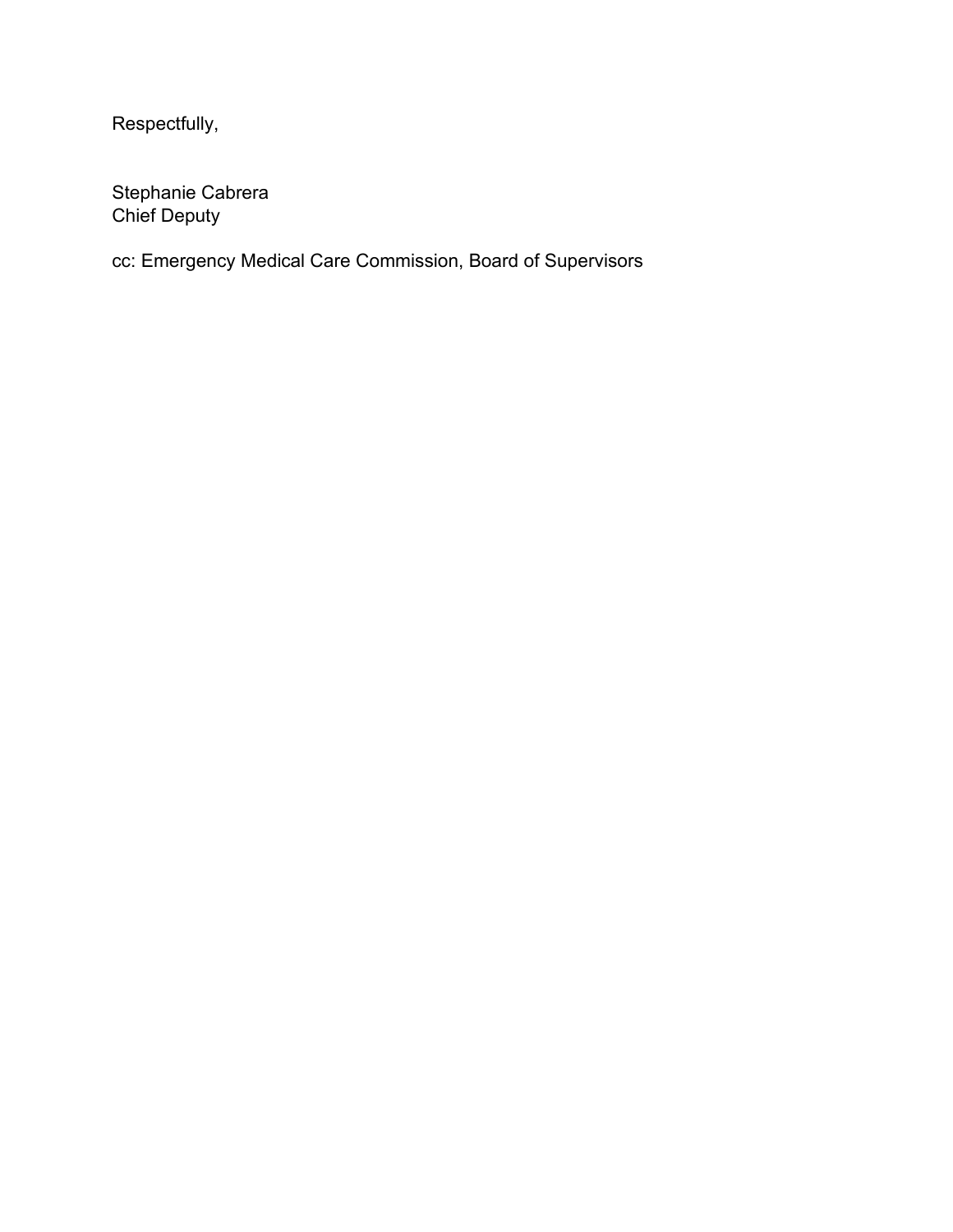

## **County of Santa Cruz**

**Clerk of the Board of Supervisors 701 Ocean Street, 5th Floor, Santa Cruz, CA 95060-4073 Phone:(831) 454-2323 Fax:(831) 454-2327 TDD: call 711 www.santacruzcounty.us**

March 2, 2021

Emergency Medical Care Commission 701 Ocean Street Santa Cruz, CA 95060

brenda.brenner@santacruzcounty.us

Dear Emergency Medical Care Commission:

Please be advised that, at a meeting held on February 23, 2021, the County of Santa Cruz Board of Supervisors took action on the following agenda item(s):

**DOC-2021-132** *[Approve appointment of Kevin Spiegel to the Emergency Medical Care](http://santacruzcountyca.iqm2.com/Citizens/Detail_LegiFile.aspx?&ID=10260&CssClass=9)  [Commission, as the at-large representative of Watsonville Community Hospital, for a term to](http://santacruzcountyca.iqm2.com/Citizens/Detail_LegiFile.aspx?&ID=10260&CssClass=9)  [expire April 1, 2023, as recommended by Chair McPherson](http://santacruzcountyca.iqm2.com/Citizens/Detail_LegiFile.aspx?&ID=10260&CssClass=9)*

| <b>APPROVED BY CONSENT VOTE [UNANIMOUS]</b> |
|---------------------------------------------|
| Ryan Coonerty, Third District Supervisor    |
| Greg Caput, Fourth District Supervisor      |
| Koenig, Friend, Coonerty, Caput, McPherson  |
|                                             |

Click on the description (blue text) above to access agenda materials for this item.

This is being forwarded to you for your information and records. Any comments or responses to this item may directed to your District Supervisor at: 701 Ocean Street, Fifth Floor, Rm 525, Santa Cruz, CA 95060. Additional information is available for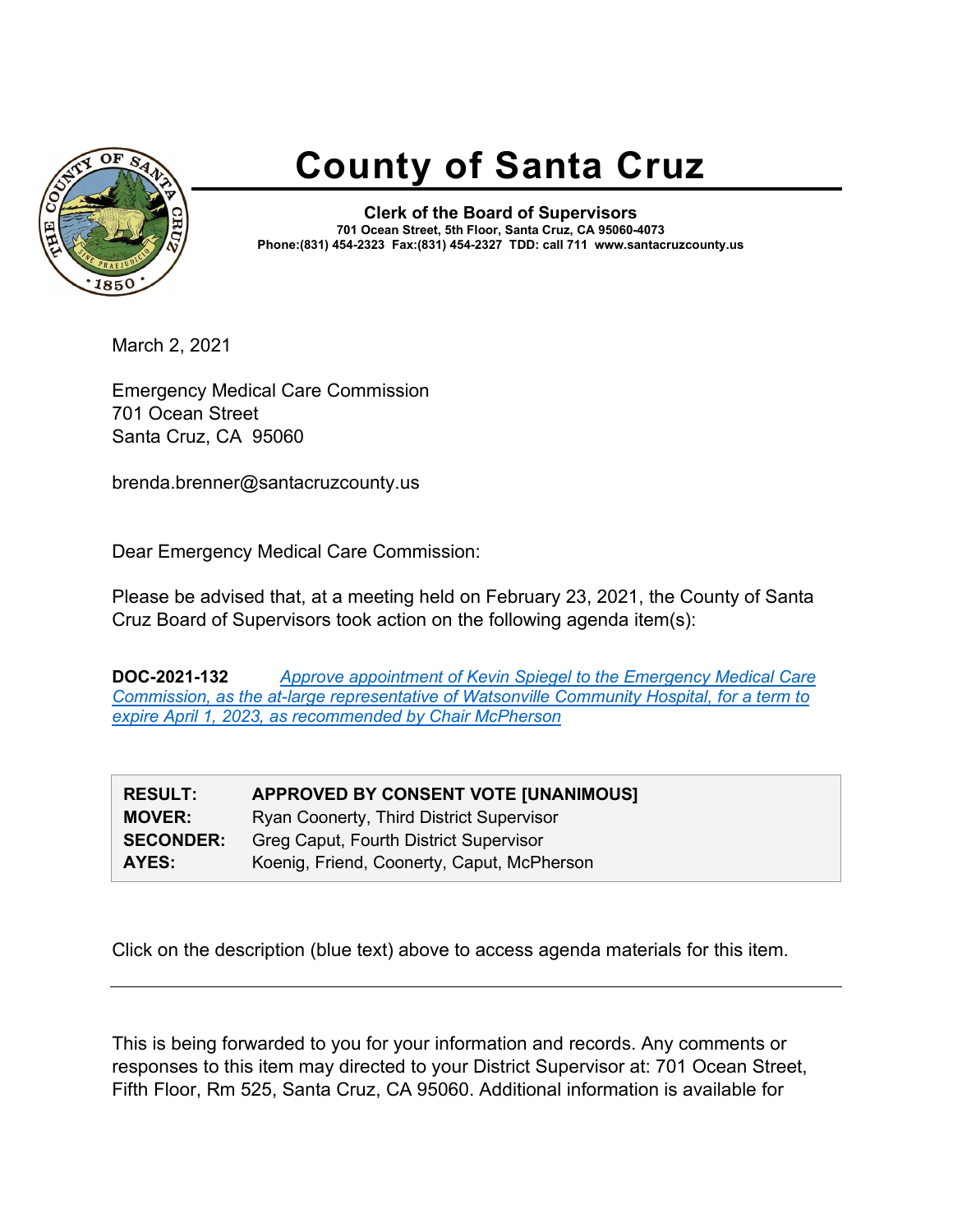viewing electronically on the County's website at

[http://santacruzcountyca.iqm2.com/citizens/default.aspx,](http://santacruzcountyca.iqm2.com/citizens/default.aspx) and available for viewing in the office of the Clerk of the Board, Room 520.

Respectfully,

Stephanie Cabrera Chief Deputy

cc: Emergency Medical Care Commission, Kevin Spiegel, Board of Supervisors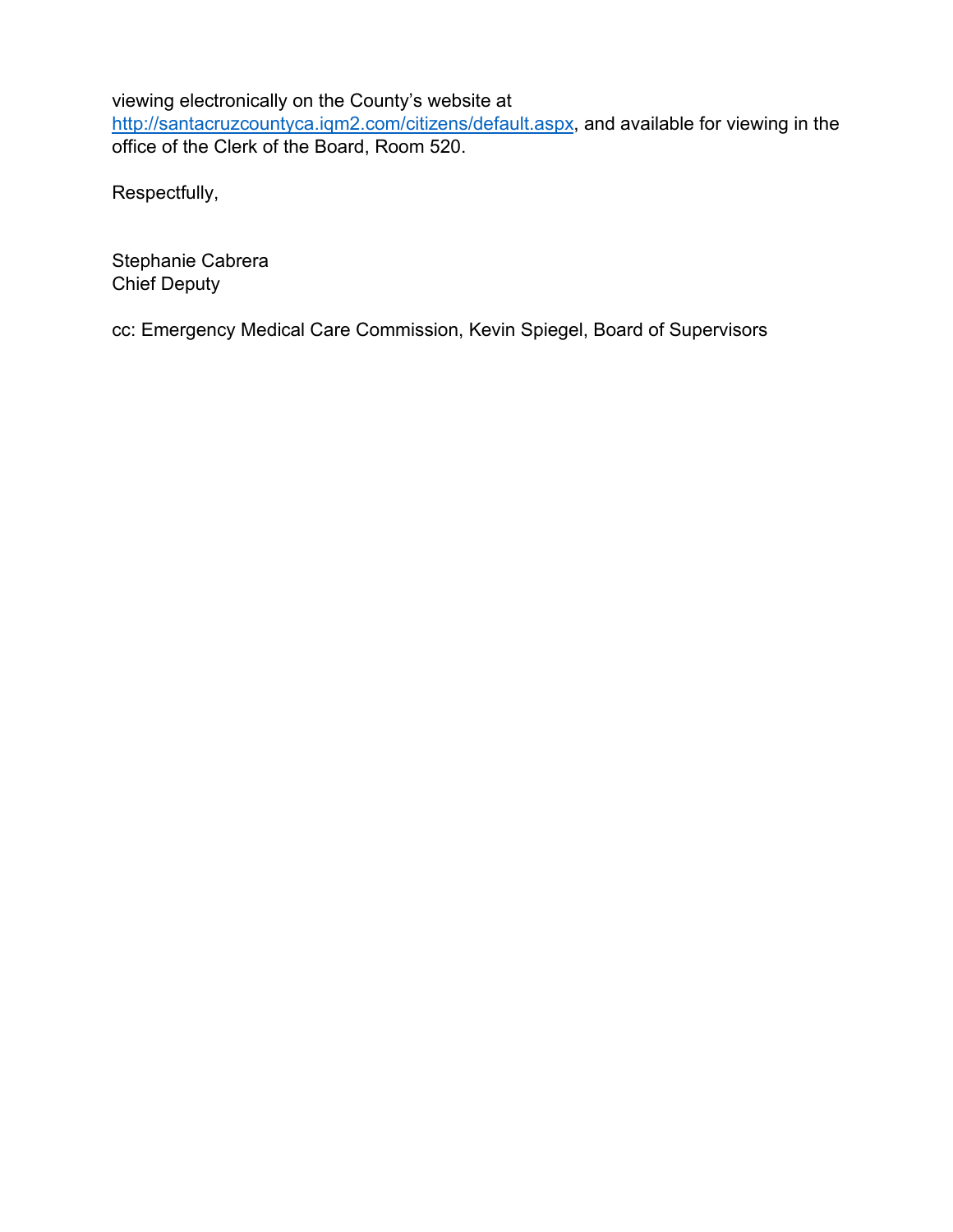

## **County of Santa Cruz**

**Clerk of the Board of Supervisors 701 Ocean Street, 5th Floor, Santa Cruz, CA 95060-4073 Phone:(831) 454-2323 Fax:(831) 454-2327 TDD: call 711 www.santacruzcounty.us**

March 2, 2021

Emergency Medical Care Commission 701 Ocean Street Santa Cruz, CA 95060

brenda.brenner@santacruzcounty.us

Dear Emergency Medical Care Commission:

Please be advised that, at a meeting held on February 23, 2021, the County of Santa Cruz Board of Supervisors took action on the following agenda item(s):

**DOC-2021-133** *[Accept notification of at-large vacancies on various County Advisory](http://santacruzcountyca.iqm2.com/Citizens/Detail_LegiFile.aspx?&ID=10263&CssClass=9)  [bodies, with nominations for appointment to be received on March 9, 2021, and final](http://santacruzcountyca.iqm2.com/Citizens/Detail_LegiFile.aspx?&ID=10263&CssClass=9)  [appointments to be considered on March 23, 2021, as recommended by Chair McPherson](http://santacruzcountyca.iqm2.com/Citizens/Detail_LegiFile.aspx?&ID=10263&CssClass=9)*

| <b>RESULT:</b>   | <b>ACCEPTED BY CONSENT VOTE [UNANIMOUS]</b> |
|------------------|---------------------------------------------|
| <b>MOVER:</b>    | Ryan Coonerty, Third District Supervisor    |
| <b>SECONDER:</b> | Greg Caput, Fourth District Supervisor      |
| AYES:            | Koenig, Friend, Coonerty, Caput, McPherson  |

Click on the description (blue text) above to access agenda materials for this item.

This is being forwarded to you for your information and records. Any comments or responses to this item may directed to your District Supervisor at: 701 Ocean Street, Fifth Floor, Rm 525, Santa Cruz, CA 95060. Additional information is available for